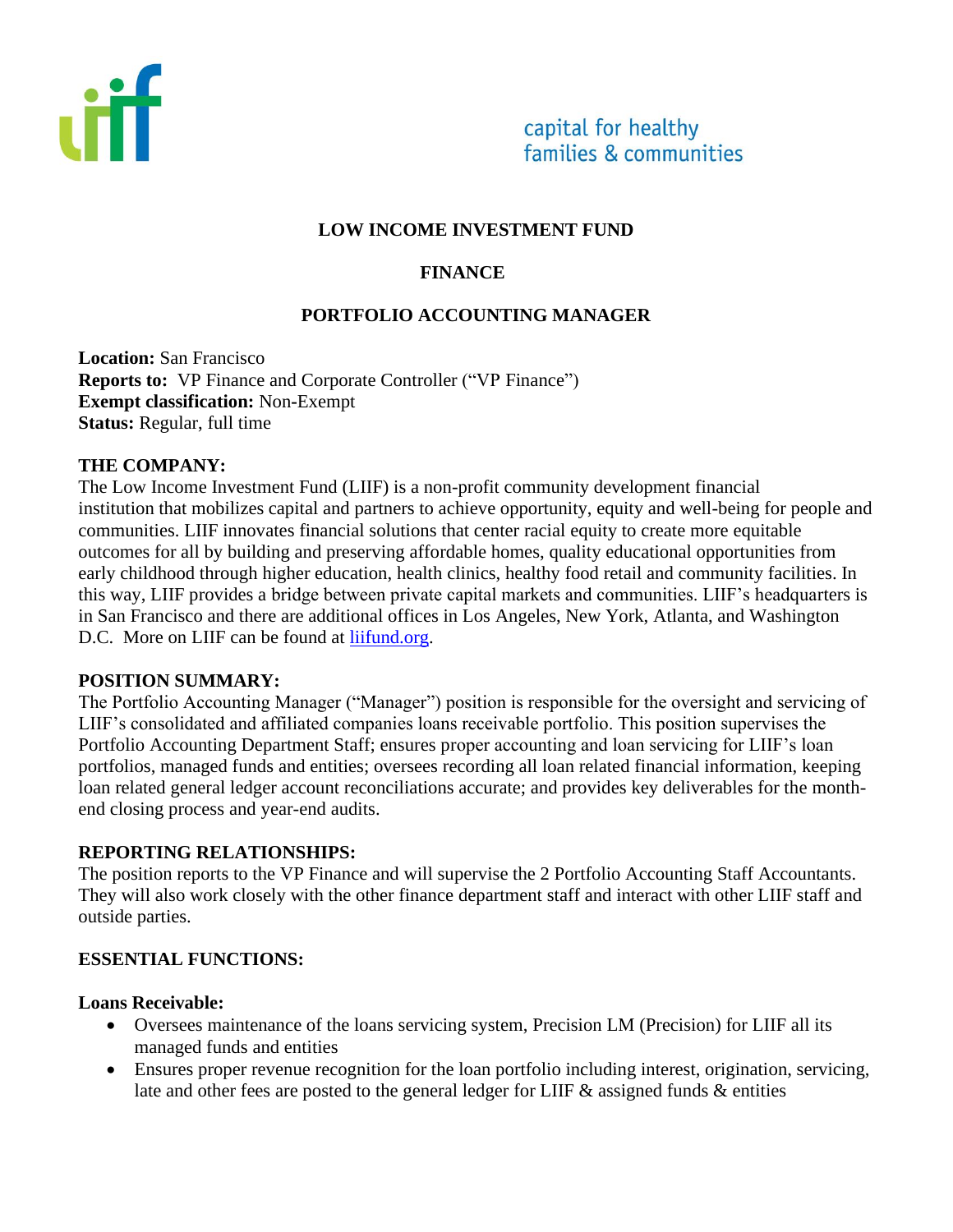

# capital for healthy families & communities

- Oversee all cash receipts recordkeeping including interest, servicing, administrative and other cash receipts
- Ensures loan advances, and other receivables are properly maintained in Precision
- Prepares or reviews and approves all loans receivable and related journal entries
- Ensures borrower billing statements are produced and sent out monthly
- Ensure all payments due to/from funding partners (loan participations, fund investors and partners) is made timely and accurately in accordance with legal agreements (notes, participation agreements, fund operating agreements, etc.)
- Acts as primary contact for all borrower, partner or investor inquiries regarding their investments in or their loans payable to LIIF
- Acts as liaison for the Finance department to Lending staff for all existing, past, or pending, loans receivable
- Ensures that all new loans are set up in Precision correctly
- Verifies all modifications, extensions, or other changes to loans within Precision are correct
- Make sure all amortization & payment schedules are provided to borrowers & funding partners upon request
- Tracks, monitors, and maintains contra accounts for loans on Non-Accrual status
- Ensures all changes in loans loss reserve ratings  $\&$  percentages in Precision are made and that all
- reserve ratings are maintained in accordance with LIIF's established policies
- Ensures all cash deposits made to LIIF or its related or managing entities are maintained properly in bank accounts and accounting records
- Prepares reconciliations of all loans receivable balance sheet items: Principal, Interest, Fees, Servicing, Due/to from Funding partners ensuring reconciling items are properly identified and cleared out timely.
- Reviews and approves payoff demand calculations
- Reviews and approved audit confirmation requests received from borrower
- Prepares year end audit schedules for loans and the allowance for loan losses

### **Supervisory Responsibilities:**

- Supervises two Portfolio Accounting staff, including establishing performance and development goals, setting objectives, establishing priorities, conducting annual performance appraisals, and administering salary adjustments
- Ensures adherence to HR policies including proper time reporting as required and other workplace standards
- Oversees, directs, and organizes the work of the Portfolio Accounting team
- Ensures staff members receive timely and appropriate training and development.
- Mentors and develops staff using a supportive and collaborative approach.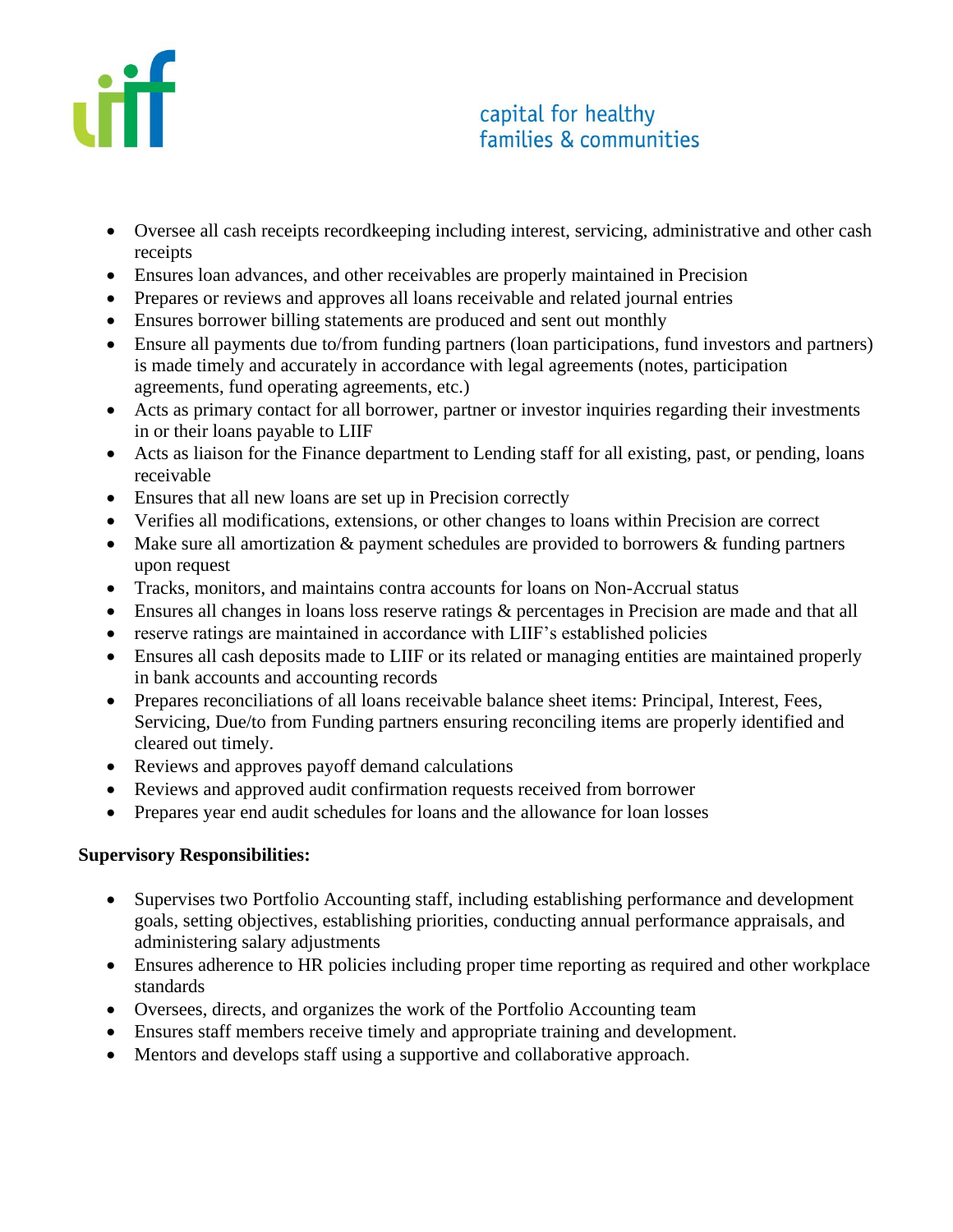

# capital for healthy families & communities

### **Cash Management:**

- Monitors cash receipts to all LIIF owned or managed bank accounts
- Reconciles cash activity to Precision and ensures all loans related cash transactions are posted to the accounting system weekly
- Transfers or causes to transfer all cash credits (incoming) to their correct accounts as advised by agreement or protocol
- Coordinates or provides back up for all wire transfer payments
- Advises responsible finance staff (or other staff as requested) of grant or contract receipts, expected payments
- Monitors all non-payroll related and non-accounts payable cash debits (outgoing) from all LIIF owned or managed accounts
- Determines & executes the establishment of new escrow sub-accounts
- Advises VP Finance and/or CFO on any large, unexpected, or unusual cash transactions
- Advises VP Finance and/or CFO when operating cash account fall outside established or expected parameters

### **General Finance:**

- Prepares or oversees all loans receivable and related month-end journal entries, as required
- Prepares or oversees Real Estate Owned (REOs) property entries & tracks expenses
- Consults, initial or secondary on new products, new processes, or unusual arrangements
- Provides support as a finance team member as requested or observed to facilitate, improve, or protect LIIF's interests
- Provides documentation for related responsibilities for any audit, scheduled or unscheduled
- Focuses on opportunities to improve processes, procedures and operating efficiencies of the loan servicing department
- Acts as the business owner of Precision and works closely with the VP Finance, Loan Administration team, and IT staff to improve software utilization and effectiveness.

## **Other Functions**:

• Other duties as assigned.

## **KNOWLEDGE, SKILLS, ABILITIES REQUIRED**

The position requires (1) proficiency in G/L accounting software (MIP preferred), Word, Excel, Microsoft Outlook; familiarity with other databases a plus; (2) strong accounting and analytical skills; (3) accuracy, attention to detail and ability to meet deadlines; (4) excellent communication skills, verbal and written; (5) ability to work under pressure and in a fast-paced environment; (6) ability to manage multiple projects; negotiate competing priorities (7) at least five years of related accounting experience.